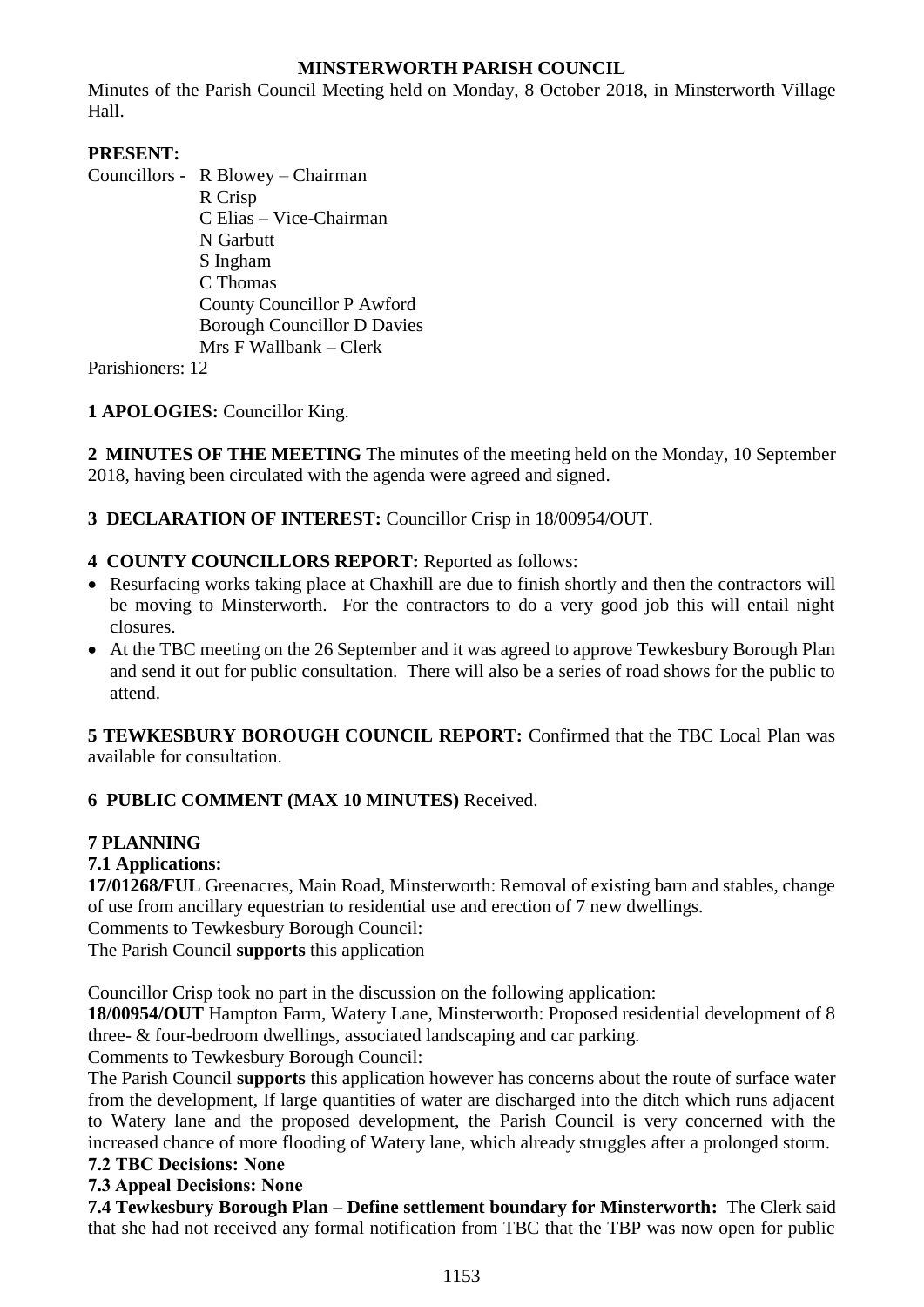consultation. CC Awford to take this up with TBC. It was agreed that it would be most helpful if a public consultation event was held at the Village Hall – the Chairman to see if he would organise this. It was agreed to put the link to the TBP on the website for parishioners to be able to access the document, and to request promotion in the Villager

**7.5 Enforcement Matters: Holborn House:** The Clerk had received an email from the Enforcement Department informing the PC that after visiting the site it was clear the garage was different from the approved plans. After discussion with the planning team, TBC invited a retrospective planning application to remedy the breach. The owner has advised this application should be submitted to TBC sometime at the beginning of October. The PC will be consulted on the application in the usual way when the application is deemed valid.

#### **8 FINANCIAL MATTERS**

**8.1 Accounts for payment and receipts:**

| Payments made prior to the meeting:<br>Mrs F J Wallbank                             |        |                  |                     |
|-------------------------------------------------------------------------------------|--------|------------------|---------------------|
| Salary 1-31 October 2018                                                            | 376.14 |                  |                     |
| Less Tax                                                                            | 20.80  | 355.34           | Via Bank Transfer   |
| <b>Inland Revenue</b>                                                               |        | 20.80            | Cheque No: $101481$ |
| Parish Magazine Printing for October                                                |        | 85.75            | Via Bank Transfer   |
| Cost of external hard drive for back up<br>Amount refunded to Clerk                 |        | 45.00            | Via Bank Transfer   |
| Minsterworth Village Hall – hire of hall for<br>Meeting on 10.9.18<br><b>Total:</b> |        | 28.60<br>£535.49 | Via Bank Transfer   |

### **Receipts:**

### **Total: £0.00**

**8.2 Financial Statement** for the month ended September 2018 was circulated via email and signed by the Chairman.

Clerk to chase up the authorisation for signing cheques.

## **9 MATTERS ARISING:**

### **9.1 Highway Matters**:

**Cornham Sign –** Been done.

**Landing Yard Ditch by The Church:** Ongoing.

**Footway/cycle path from Downs Bridge and Moorcroft Farm and by the School**: CC Awford said the extensive repairs required to the footway would not be a major priority however he would make a bid for some funding to carry out some repairs.

**Litterbins by layby - Highnam Roundabout:** Ongoing.

**Cornham Lane:** CC Awford reported that minimal repairs would be carried out and some road planings were being laid.

**Use of Speed Gun:** County Councillor Awford said he is still trying to find out who to contact re the hire of a speed gun.

**Pound Lane**: Barriers around bridge still need attention.

**9.2 Community Resilience Plan:** Ongoing.

**9.3 Report from Village Hall Representative:** Councillor Elias reported further funding bids had been submitted for the renovation works however some further structural issues had arisen which may cause some delay.

**9.4 Retention of Play Area at Minsterworth School:** Still not received the licence from GCC. The Chairman to chase.